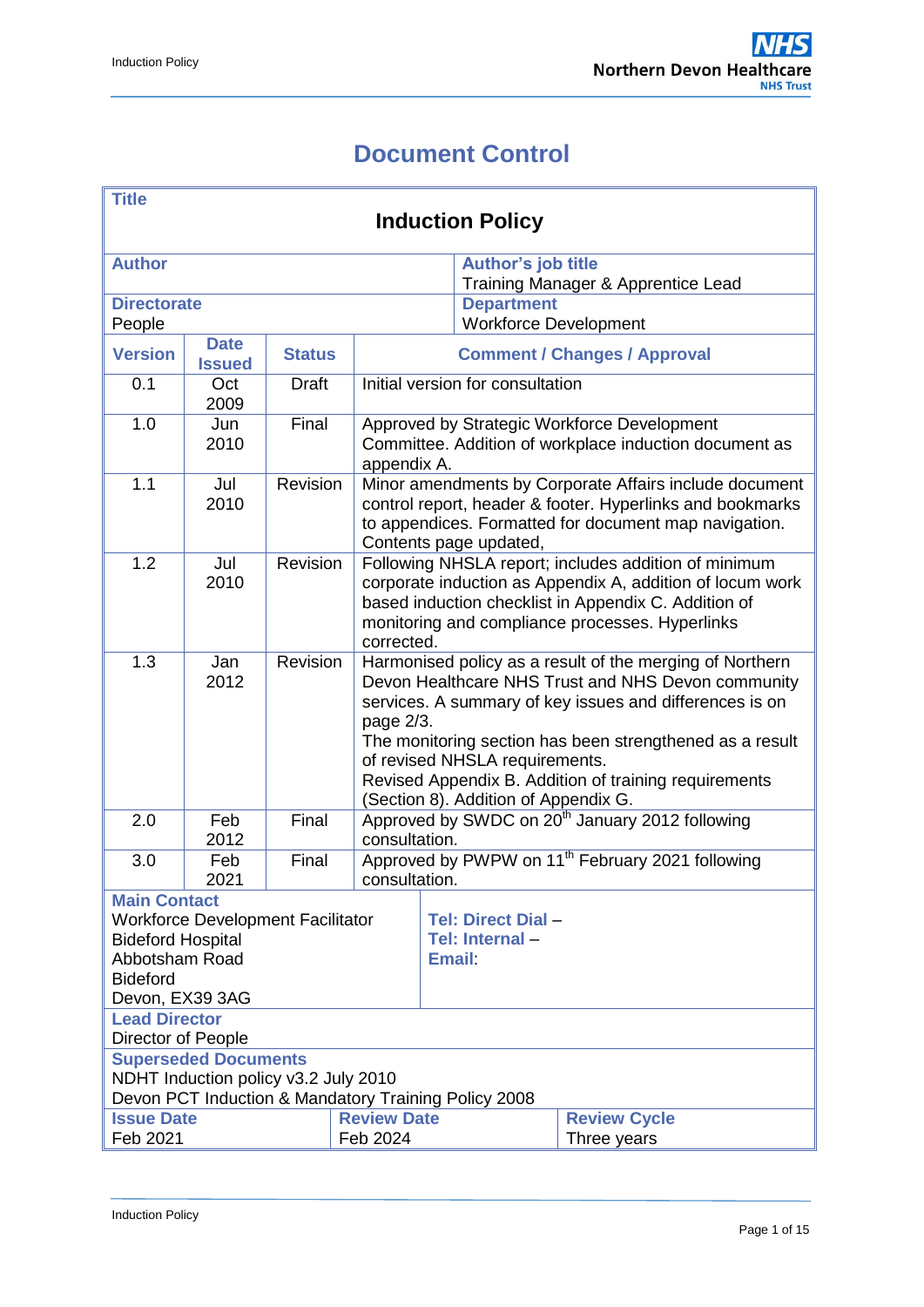| Consulted with the following stakeholders: (list all)                                           |  |  |  |  |  |  |  |
|-------------------------------------------------------------------------------------------------|--|--|--|--|--|--|--|
| <b>Workforce Development Managers</b><br>$\bullet$                                              |  |  |  |  |  |  |  |
| <b>Medical Education Services</b><br>$\bullet$                                                  |  |  |  |  |  |  |  |
| Human Resource Managers<br>$\bullet$                                                            |  |  |  |  |  |  |  |
| Strategic Workforce Development Committee<br>$\bullet$                                          |  |  |  |  |  |  |  |
| Line Managers<br>$\bullet$                                                                      |  |  |  |  |  |  |  |
| <b>Heads of Departments</b><br>$\bullet$                                                        |  |  |  |  |  |  |  |
| Compliance Manager<br>$\bullet$                                                                 |  |  |  |  |  |  |  |
| Staffside<br>$\bullet$                                                                          |  |  |  |  |  |  |  |
| <b>Approval and Review Process</b>                                                              |  |  |  |  |  |  |  |
| <b>PWPW</b><br>$\bullet$                                                                        |  |  |  |  |  |  |  |
| <b>Local Archive Reference</b>                                                                  |  |  |  |  |  |  |  |
| G:\Learning Development                                                                         |  |  |  |  |  |  |  |
| <b>Local Path</b>                                                                               |  |  |  |  |  |  |  |
| Learning Development – Policies & Procedures – Induction – 2020 Policy                          |  |  |  |  |  |  |  |
| <b>Filename</b>                                                                                 |  |  |  |  |  |  |  |
| Induction Policy 11.02.21                                                                       |  |  |  |  |  |  |  |
| <b>Policy categories for Trust's internal</b><br><b>Tags for Trust's internal website (Bob)</b> |  |  |  |  |  |  |  |
| website (Bob)<br>Workplace induction, workplace checklist,                                      |  |  |  |  |  |  |  |
| local induction corporate induction Trust<br>Workforce Development - All staff - Human          |  |  |  |  |  |  |  |
| <b>Welcome Day</b><br>Resources                                                                 |  |  |  |  |  |  |  |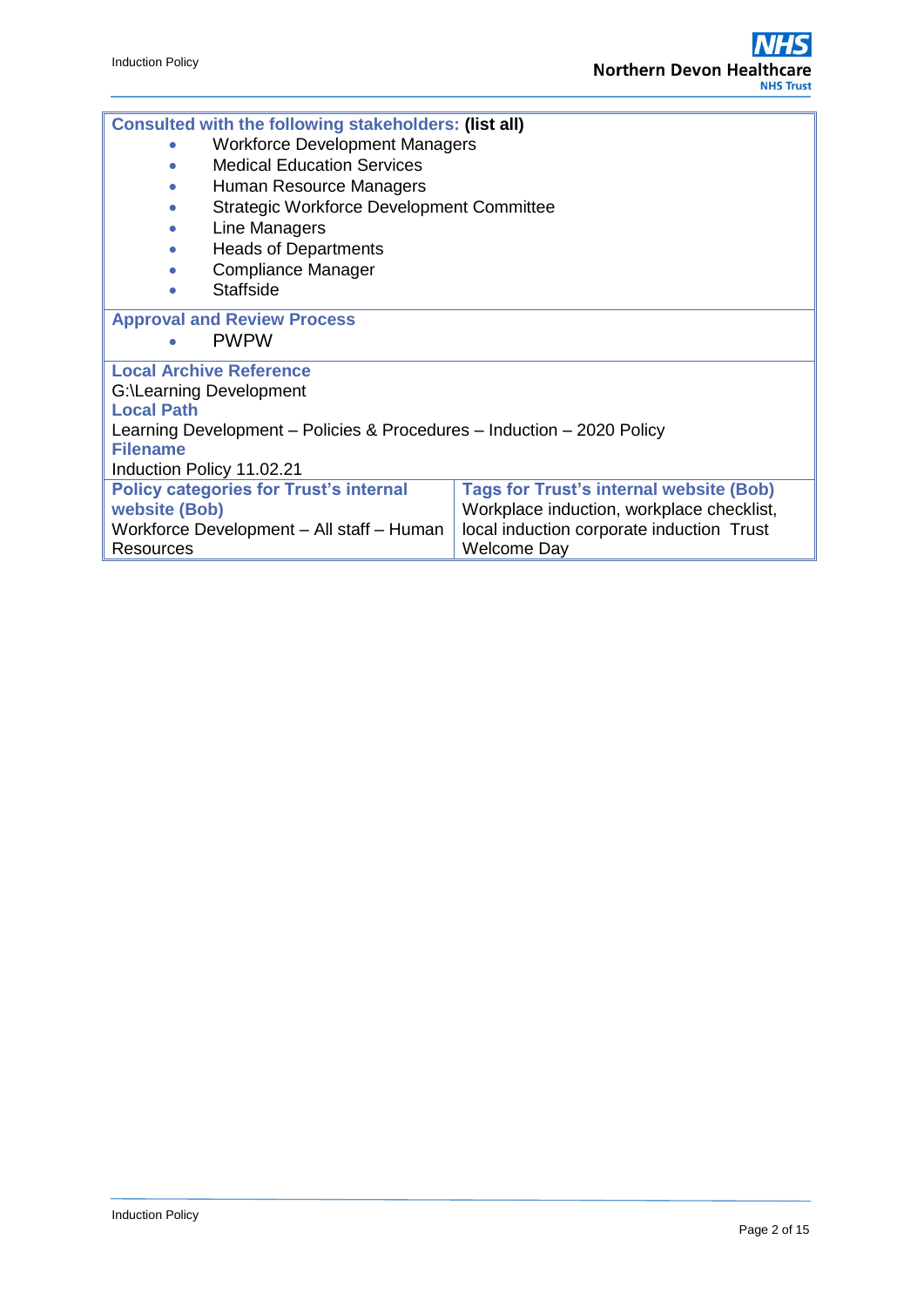## **CONTENTS**

| 1. |                                                                   |  |
|----|-------------------------------------------------------------------|--|
| 2. |                                                                   |  |
| 3. |                                                                   |  |
| 4. |                                                                   |  |
| 5. |                                                                   |  |
| 6. |                                                                   |  |
|    |                                                                   |  |
| 8. | Monitoring Compliance with and the Effectiveness of the Policy 11 |  |
| 9. |                                                                   |  |
|    |                                                                   |  |
|    |                                                                   |  |
|    |                                                                   |  |

# <span id="page-2-0"></span>**1. Purpose**

The purpose of this policy is to ensure that our Trust makes provision for access to appropriate induction opportunities for all new staff, to ensure staff are enabled to participate and that attendance is monitored for this essential activity.

We recognise the benefits and importance of a well planned induction for all new employees, employees moving to a new area of practice and temporary/locum staff. The policy refers to the importance of all staff having both an appropriate Corporate and a Workplace induction. Induction to the Trust is essential and referred to within the Core Training Needs Analysis and enables staff to meet statutory and mandatory obligations on commencement in post.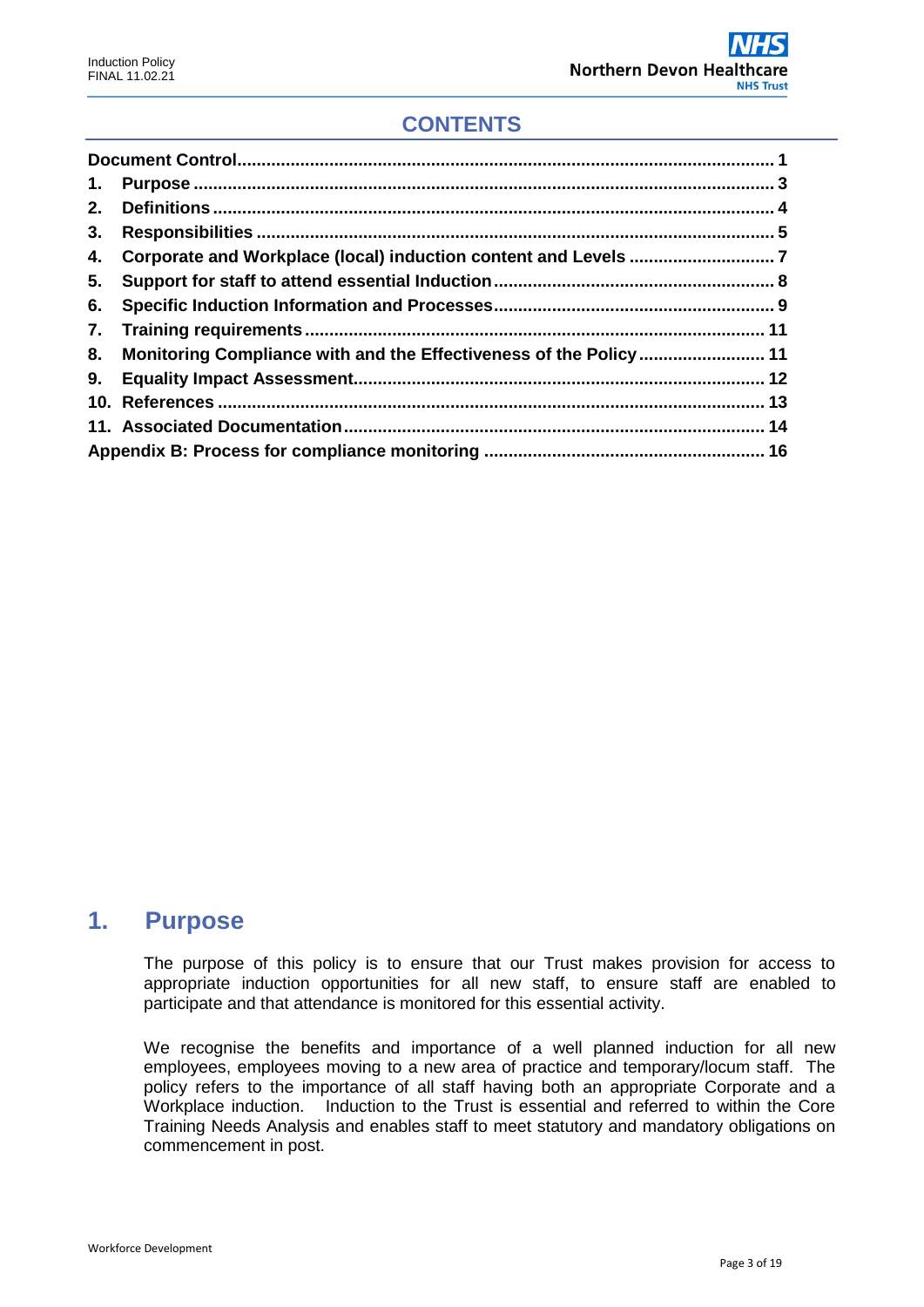Induction is classed "Mandatory" for all staff regardless of length of service or previous experience. Induction must be tailored to the individual's role; learning needs and include evidence of competency assessment where appropriate. For the purposes of this policy, Induction is categorised by two equally essential elements:

**Workplace (local) Induction**: For all staff, both those new to our Trust and those moving to a new area of practice/job within the trust and;

**Corporate Induction**: For employees new to the Trust except temporary / locum staff who spend less than twelve weeks in the Trust.

**Temporary and locum** staff will undertake Workplace Induction and sign the Self Declaration forms can be found here<https://ndht.ndevon.swest.nhs.uk/induction-policy/> will be evidenced and recorded by Workforce Development, staff who fall into this category are not required to attend the Corporate Induction.

The purpose of Corporate Induction is to ensure staff are provided with essential knowledge, information and skills to enable them to function within the Trust and the wider NHS. The purpose of the Workplace (local) Induction is to ensure that staff are safe, competent and familiar with the layout, systems and teams whilst ensuring that individual learning needs are identified and planned to be met in a timely way.

Existing employees of the Trust who change role are not required to undertake corporate induction if there are previous records of attendance and they are in date with statutory and mandatory requirements for role.

- **1.1.** This policy applies to all staff employed by our Trust i.e. contracted staff, temporary staff, volunteers and students on placement with the Trust. It applies to all staff on substantive contracts, fixed term contracts, honorary contracts and other formalised work placements or experience. The policy details the support provided and the responsibilities of the Trust and staff to ensure that policy requirements can be met.
- **1.2.** Implementation of this policy will ensure that:

All induction activity must be fully documented and be measurable for audit purposes:

- $\triangleright$  Individual members of staff should hold evidence in their personal portfolios.
- $\triangleright$  Line managers will also hold evidence of their staff in their personnel files.
- $\triangleright$  Central records of attendance at Corporate Induction and completion of Workplace (local) Induction through return of checklist are recorded within Electronic Staff Records (ESR).

# <span id="page-3-0"></span>**2. Definitions**

#### *2.1. Corporate Induction*

This programme is provided monthly by the Trust consisting of statutory and mandatory items which must be provided to every employee new to the Trust. This will be provided by either taught events or as e-learning. Line managers are required to ensure their new staff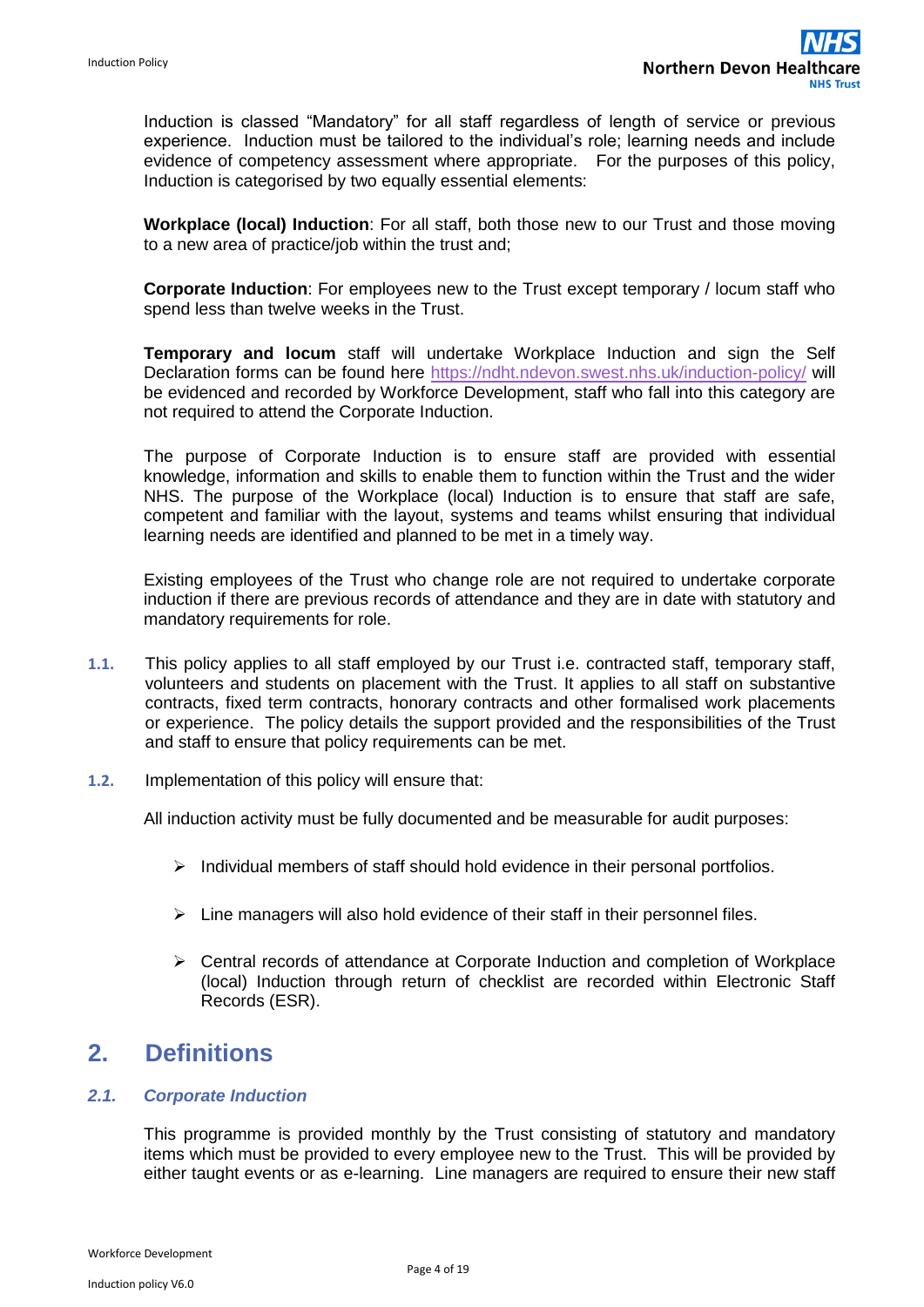attend/complete this unless the employee has previously undertaken this or the individual is a short term Locum or temporary worker (less than twelve weeks). In these cases assurance of the currency relating to Statutory and Essential training should be evidenced and recorded within the Workplace Induction Checklist.

The timescale for new staff attending Corporate induction should be no more than 8 weeks from their starting date. The minimum Corporate Induction content can be found here <https://ndht.ndevon.swest.nhs.uk/induction-policy/>

### *2.2. Workplace (local) Induction*

This is the induction and orientation which takes place within the employee's workplace, facilitated by the line manager or nominated deputy. This will commence on day one of the job and should be completed within 8 weeks for permanent employees and on day one for all locum and temporary workers. This is specific to the geographical area, the speciality or department, documents and procedures relevant to the role and skills of the individual. It is the responsibility of the line manager (or nominated deputy), to facilitate this for **all** new staff (both those new to the Trust, those who have moved from a different area within the Trust, or those attending area on a temporary basis or locum.

Upon completion a copy of the Workplace induction checklist must be returned to Workforce Development for recording. Compliance with this requirement will be monitored by Workforce Development Monthly.

### *2.3. Workplace Checklist*

This refers to a defined checklist completed upon induction and should form the structure the Workplace (local) induction by the line manager or nominated deputy. A checklist template can be found here along with the locum and temporary worker self declaration checklist template <https://ndht.ndevon.swest.nhs.uk/induction-policy/>

When completed, a copy must be held by the manager and a copy sent to Workforce Development, a further copy should be held by the individual staff member in their personal portfolio. It is a requirement that all staff including locum, students and volunteers temporary workers have a full Workplace Induction checklist completed.

### *2.4. Induction for new Healthcare Assistants*

A clinical induction for new nursing auxiliaries and healthcare assistants to prepare them for safe practice. This will be undertaken **in addition** to the Corporate and Workplace inductions and is to be arranged through Workforce Development. This is to ensure staff new to NHS Care settings are given the opportunity to develop key clinical competences in a controlled environment. Moving and Handling and Life Support training is accessed separately as part of their induction programme all of which should be completed within 8 weeks of commencement in post.

# <span id="page-4-0"></span>**3. Responsibilities**

#### **3.1.** *Role of the Trust*

The Trust is responsible for providing:

 $\triangleright$  Sufficient opportunity for all new staff to undertake a relevant induction process within 8 weeks.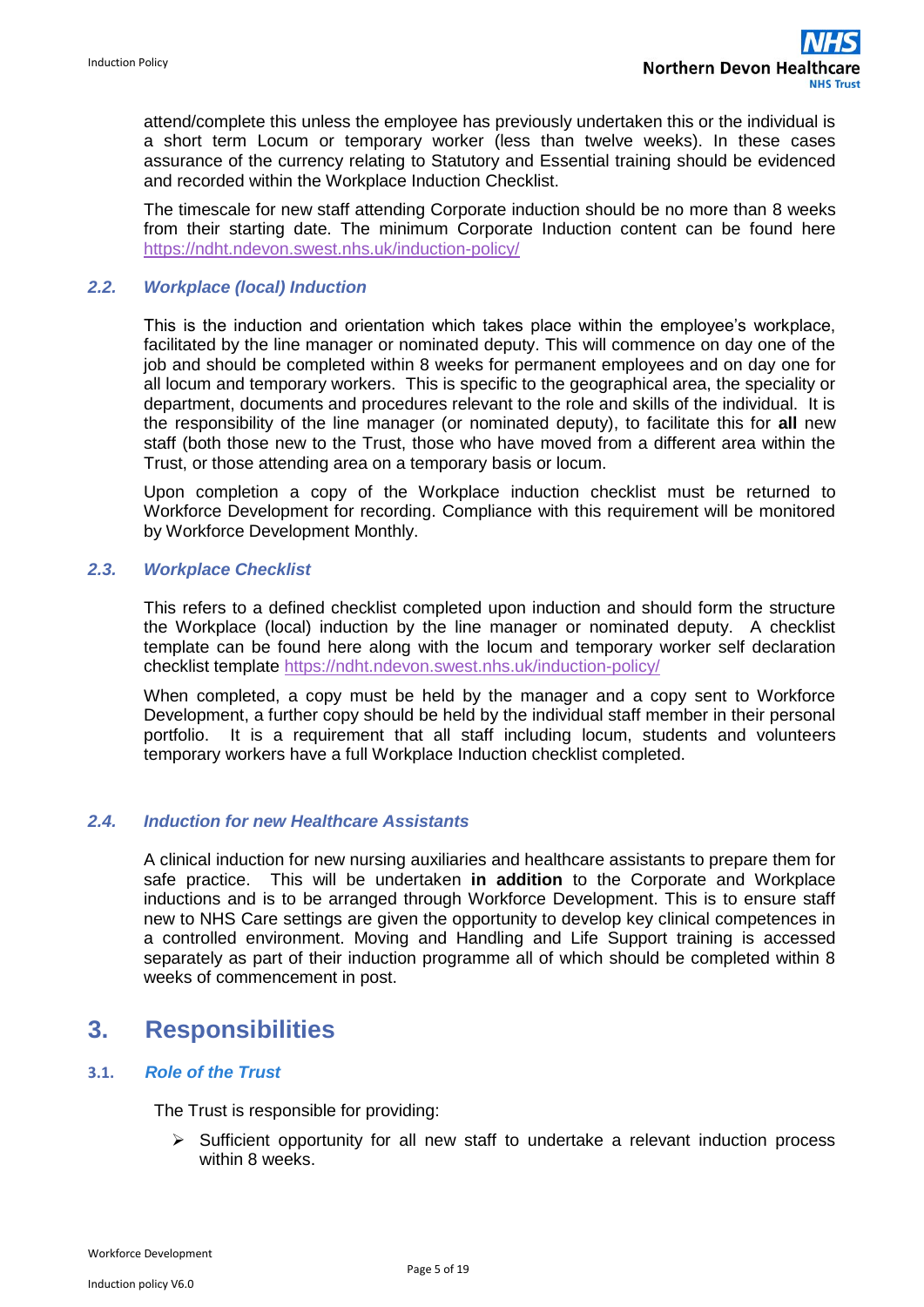- $\triangleright$  A recommended system of Workplace Induction which will be used by line managers or deputy as the basis for local induction in their areas of responsibility.
- $\triangleright$  A recruitment process linked with induction. Systems and processes will ensure the necessary checks on new employees and make staff aware of the statutory and essential training requirements to be covered at induction by offering an essential guide prior to appointment.
- $\triangleright$  Study leave to enable all substantive and fixed term staff to undertake induction as required for their role.
- $\triangleright$  A welcome to the Trust handbook upon recruitment, which will be issued with the recruitment letter. An induction handbook for employees to supplement the induction process which will also be issued upon attendance at Corporate Induction.
- $\triangleright$  The Workforce Development or Medical Education Departments will inform line managers of any staff who fail to attend booked Corporate Induction within 2 weeks, requesting reason for non attendance and request that bookings be made. Monthly reports will monitor bookings have been made and induction has been attended
- $\triangleright$  A central store of electronic evidence of attendance at Corporate Induction and completion of Workplace (local) Induction checklists and provide compliance reports monthly; this will be cross referenced against the new starter lists.

## **3.2.** *Role of the Line Manager*

The Line manager (or named, nominated deputy) is responsible for:

 $\triangleright$  Ensuring that the Workplace (local) Induction is planned in advance of the employee starting and that it commences on day one of employment, completed within 8 weeks.

 $\triangleright$  Using the Workplace (local) Induction checklist to record the Workplace (local) Induction and a copy sent to Workforce Development within 8 weeks of the individual commencing work.

 $\triangleright$  Identifying the specific training levels for all individuals according to the role e.g. Child protection training, manual handling and specific skill sets required. A summary of all Statutory and Essential training needed for role can be found in the Core Training Needs Analysis on BOB.

- Ensuring any locum, temporary workers, students or volunteer staff undertake a Workplace Induction upon arrival within the department and copies of evidence sent to Workforce Development.
- $\triangleright$  Ensuring that all staff appointed to or working in the department are booked and attend within 8 weeks Corporate induction as part of the recruitment process where the individual is new to the Trust.
- $\triangleright$  Ensuring that staff are informed in writing of the dates booked. Agree alternative dates if required and give protected time for staff to attend.
- Checking that access/completion of Corporate induction takes place, action any notification of failure to attend, rebook and ensure evidence is recorded and notified to Workforce Development.
- $\triangleright$  That Appraisals/Development Reviews are arranged at 6 months and then annually to follow up the induction and check acceptable levels of competence are achieved and maintained.

### **3.3.** *Role of the individual employee*

The employee is responsible for:

- $\triangleright$  Attending Corporate induction sessions as required.
- $\triangleright$  Informing the line manager and Workforce Development of any problems with inability to attend within agreed 8 weeks and ensuring they have agreed an alternative date.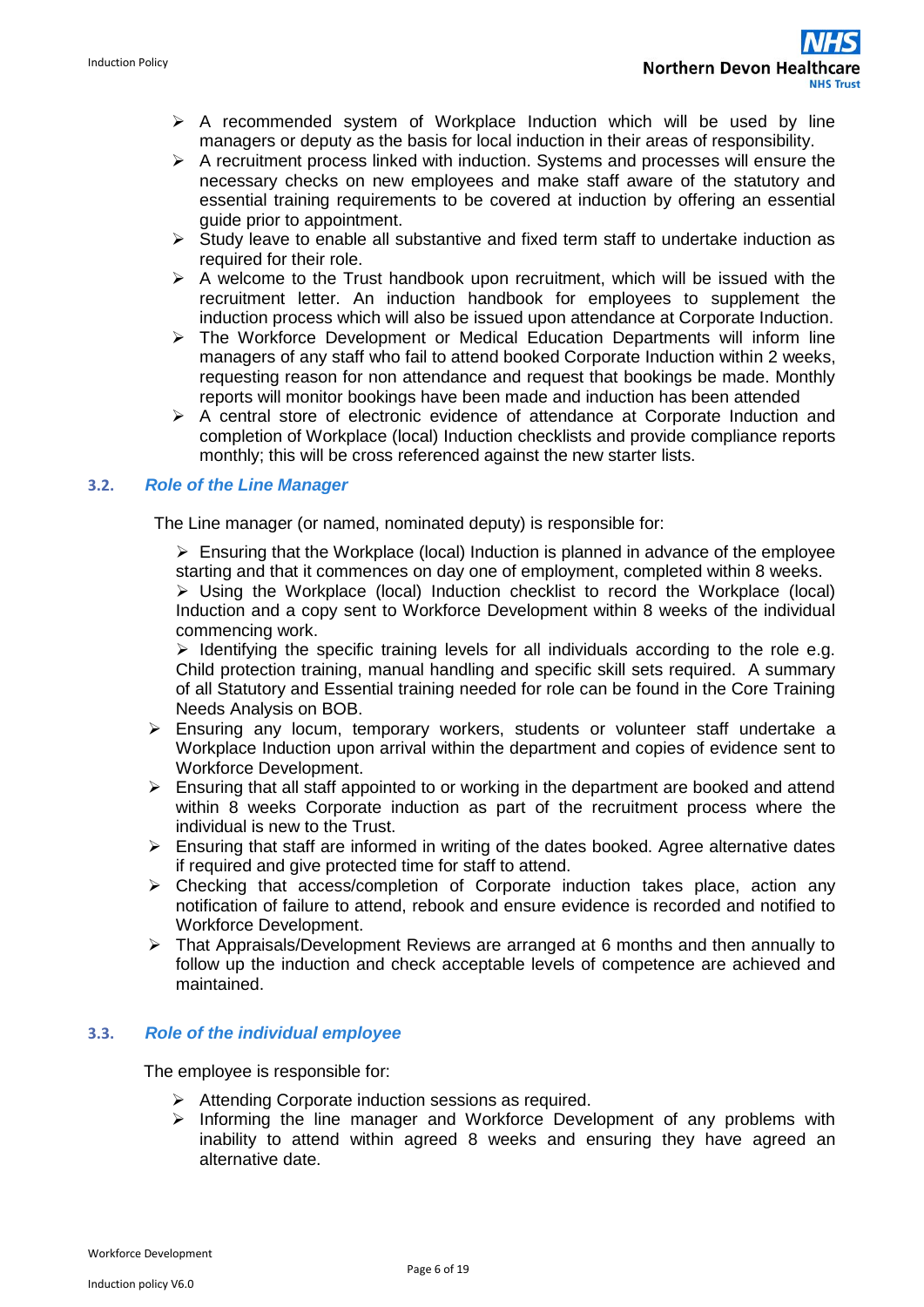- $\triangleright$  Engaging in any Workplace (local) induction/familiarisation activity identified for them.
- $\triangleright$  Reading the induction pack of documents provided to them by the Trust.
- $\triangleright$  Raising with their line manager any additional training they feel is required for them to be able to undertake their role.
- $\triangleright$  Holding a copy of their completed Workplace Induction Checklist in their individual portfolio.
- $\triangleright$  Accessing electronic resources post welcome day as agreed and complete required elements
- $\blacktriangleright$

### **3.4.** *Role of Locum and Temporary staff*

All staff undertaking work within the Trust on a temporary or locum basis either directly or through an agency are responsible:

- $\triangleright$  Undertaking a Workplace (local) Induction
- $\triangleright$  Providing assurance that mandatory training is current
- $\triangleright$  Sign Workplace (local) Induction checklist and provide a copy to the manager or inducting individual.
- $\triangleright$  Temporary and locum staff should refer to Appendix A.

# <span id="page-6-0"></span>**4. Corporate and Workplace (local) induction content and Levels**

The Trust will provide the opportunity for all new staff to Mandatory training as identified as the core induction content.

Staff will also be required to undertake specific training relevant to their roles. To identify the levels of training required, managers must refer to the Trust's [Core Training Needs](http://ndht.ndevon.swest.nhs.uk/?page_id=5877)  [Analysis a](http://ndht.ndevon.swest.nhs.uk/?page_id=5877)vailable on the staff internet site. This details all Mandatory training requirements and additional learning should be identified within the Workplace (local) induction checklist.

- All new staff must undertake Corporate and Workplace induction.
- Staff who move departments/jobs must undertake Workplace induction.
- These induction activities must be completed within 8 weeks.
- Checklists must be sent to Workforce Development and retained by the member of staff and their line manager.

For Doctors at F1 and F2 levels, access by e-Learning prior to commencing work is encouraged. Access of e-learning will be communicated direct to those staff eligible and will be subject to evidence of completion and electronic notation on the Electronic Staff Record once the package is completed through training tracker provision.

The process for induction should follow below: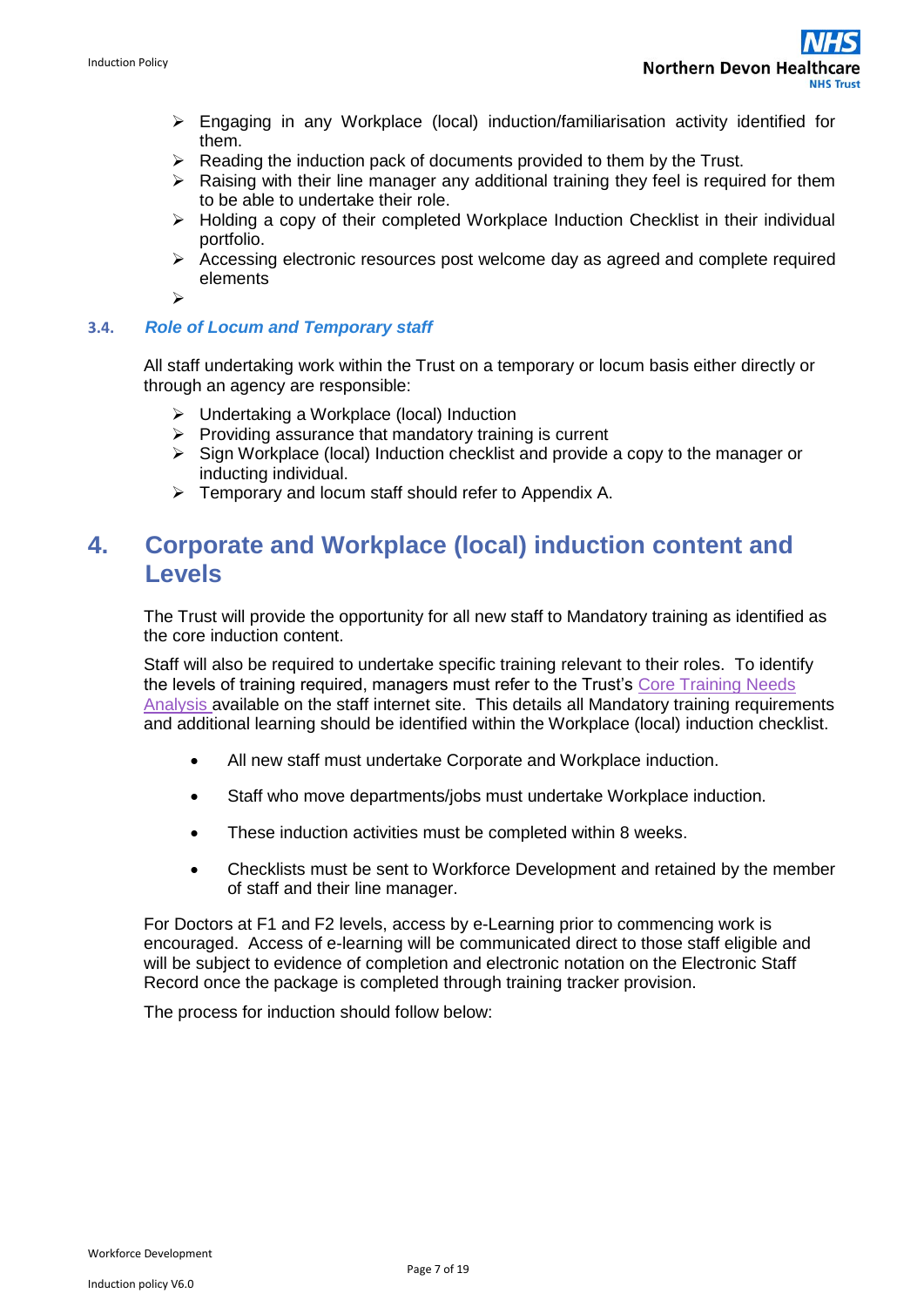

# <span id="page-7-0"></span>**5. Support for staff to attend essential Induction**

All staff with substantive or fixed term contracts will be reimbursed for the time they spend on induction. This may be either through paid study leave, or a flexi-hours system.

Through necessity to ensure key specialists are available at the same time, induction events normally have to be run during office hours. Staff who regularly work unsocial hours will be supported to attend induction and essential linked training events by being given adequate paid release from their normal duty hours to facilitate this.

Staff who may have particular difficulties in meeting the required attendance times due to carer commitments etc. should discuss this with their line manager and the Workforce Development team who will assist in making alternative arrangements if necessary to enable compliance.

A flowchart for summarising the process for booking and following up staff attendance is available (see Appendix H).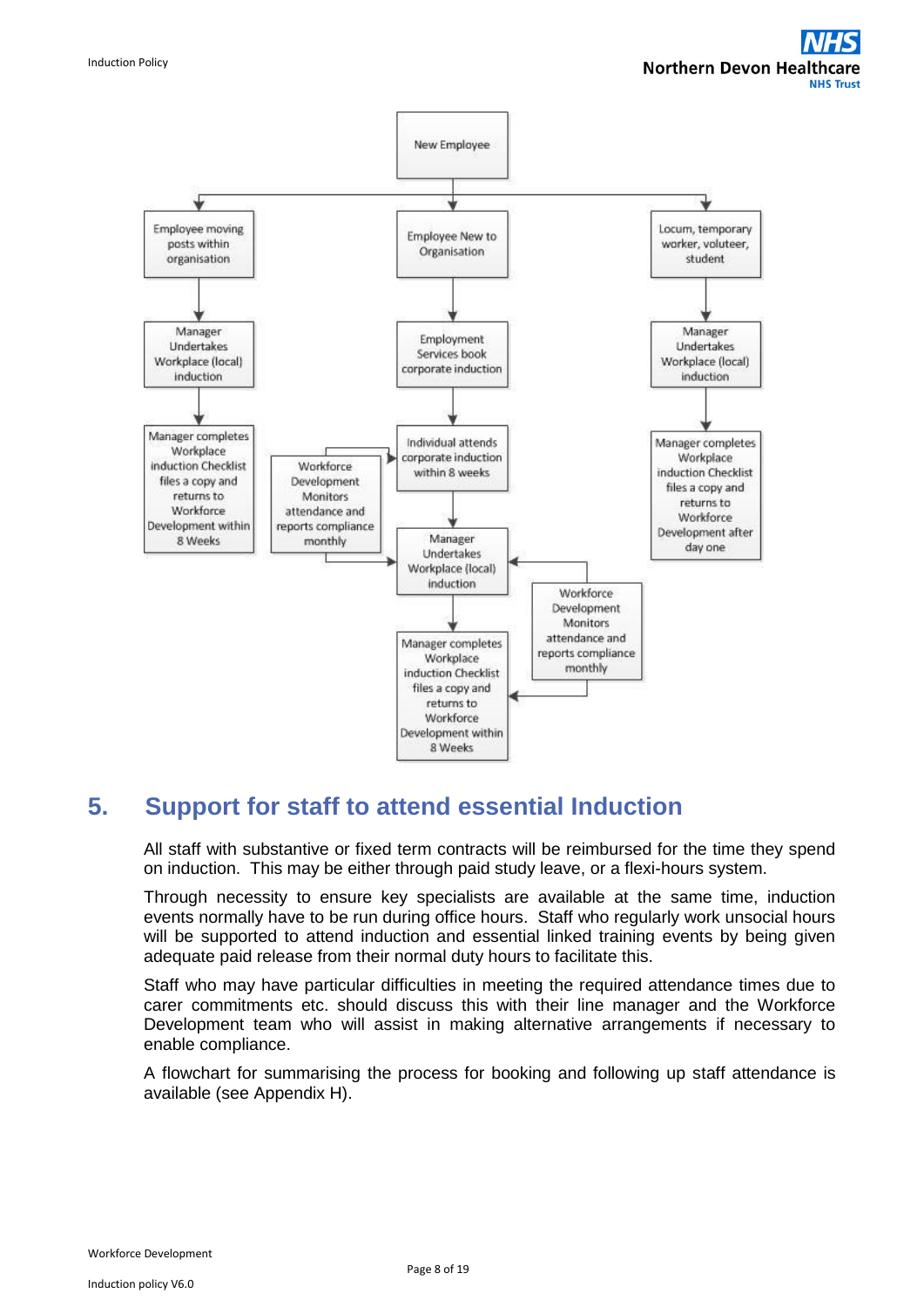# <span id="page-8-0"></span>**6. Specific Induction Information and Processes**

Levels of induction are detailed in the table below by nature and terms of employee

|                               | Substantive<br>posts<br>moving<br>area within<br><b>Trust</b> | <b>Fixed</b><br><b>Term</b><br><b>Posts</b><br>moving<br>area<br>within<br><b>Trust</b> | <b>Substantive</b><br>posts new<br>to Trust | Fixed<br>Term<br><b>Posts</b><br>new to<br>Trust | Locum &<br>temporary<br>workforce<br>working<br>less than<br>12 weeks | Locum &<br>temporary<br>workforce<br>working<br>more than<br>12 weeks | <b>Students</b><br>volunteers<br>&<br>work<br>experience |
|-------------------------------|---------------------------------------------------------------|-----------------------------------------------------------------------------------------|---------------------------------------------|--------------------------------------------------|-----------------------------------------------------------------------|-----------------------------------------------------------------------|----------------------------------------------------------|
| Corporate<br><i>induction</i> | X                                                             | X                                                                                       | $\checkmark$                                | $\blacktriangledown$                             | $\boldsymbol{X}$                                                      |                                                                       | X                                                        |
| Workplace<br>Induction        |                                                               |                                                                                         |                                             |                                                  |                                                                       |                                                                       | $\checkmark$                                             |

### **6.1.** *Bank, Locum and Clinical Agency staff*

Contracted agencies such as NHS professionals are responsible for the Corporate induction and preparation of the staff they employ to be safe and competent. However, we must check that the knowledge and competence is relevant for the specific job for which the person is placed to deliver. This will be done at the start of a shift by the local supervisor through completion of the Workplace induction Checklist found here <https://ndht.ndevon.swest.nhs.uk/> a copy of this should be held by the manager and sent to workforce development.

Locum/agency/contract staff must be given instruction in the workplace for skills, equipment, procedures and health and safety issues pertaining to that area. For example a lifting hoist with which they may not be familiar, or the documentation system of care etc.

This will equally apply to work experience or professional students placed with our Trust. Local induction to the Workplace area, key equipment, skills and procedures remains the responsibility of the line manager or nominated deputy of each area/team, copies of all work based inductions performed must be forwarded to Workforce Development for recording.

All short term locums are required to watch a DVD on arrival (or prior to arrival as this can be accessed externally via the Trust website) All locums are asked to sign a declaration [https://ndht.ndevon.swest.nhs.uk](https://ndht.ndevon.swest.nhs.uk/) stating that they have watched this film and understand its contents. All locums will be handed an induction pack compromising of internal policies & procedures to read and a staff ID badge.

Staff contracted through NHS Professionals (NHSP) may book and attend free of charge any mandatory or appropriate essential training over and above that supplied by NHSP, if attendance is agreed by NHSP and supported by the manager they are currently working for.

Locum staff on contracts longer than twelve weeks must attend the full Corporate Induction programme.

### **6.2.** *External Contractors*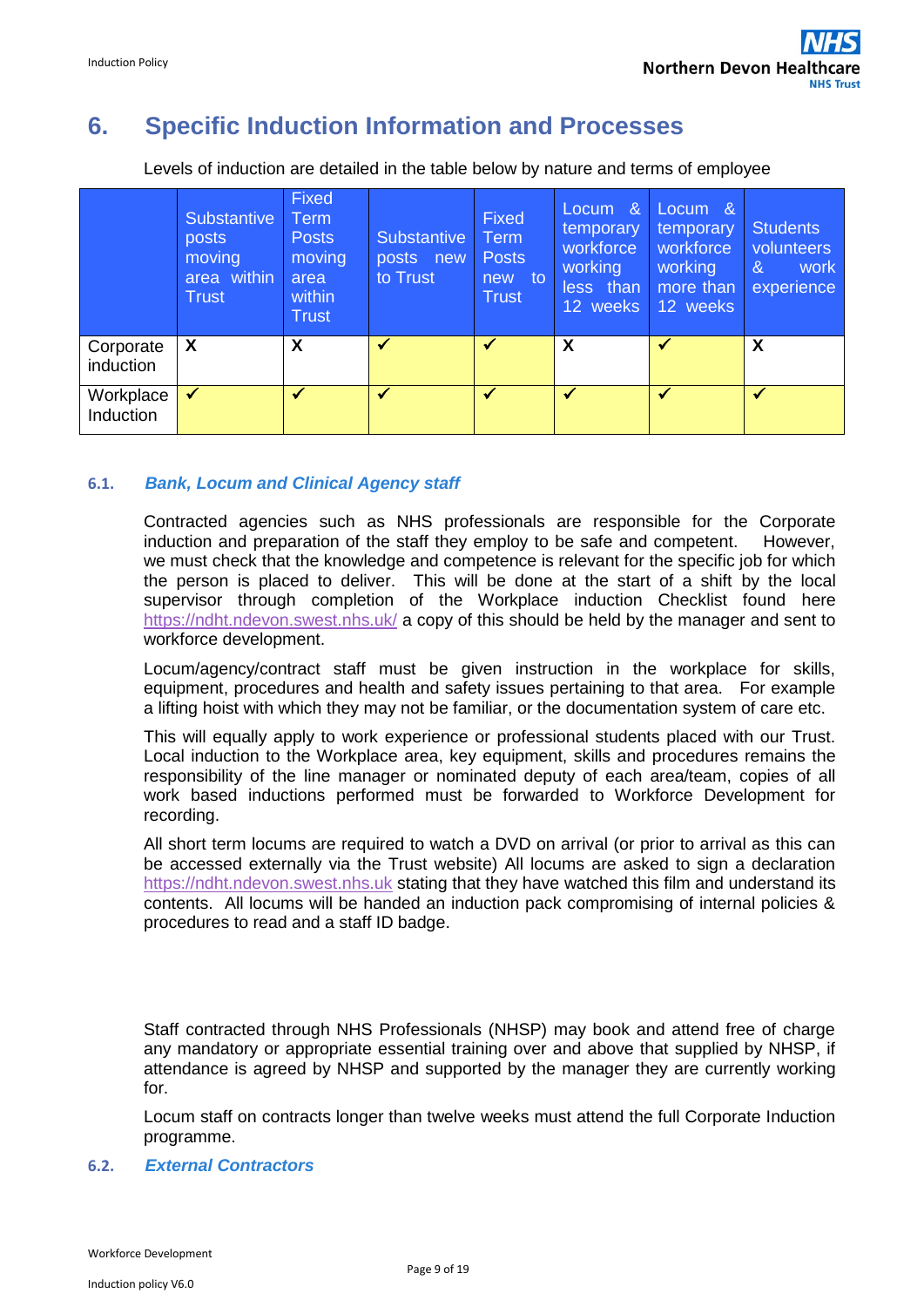Contractors working on site will be expected to have received statutory induction by their own employer or employing agency. This will be checked when commissioning services initially. Contractors will also be provided with local Workplace Induction/on site checklist when they arrive for work in an area linked to any known and documented risks. For example: known hazard of asbestos for facilities contractors.

#### **6.3.** *Volunteers*

Volunteers are valuable to us and if a volunteer contract is issued, the volunteer must undertake a Workplace Induction and access to annual update days. With completion recorded by Workforce Development, a copy of workplace (local) induction also being sent to workforce development.

#### **6.4.** *Clinical Induction for Healthcare Assistants*

A clinical induction for new nursing auxiliaries and healthcare assistants to prepare them for safe practice and a Skills Passport will be issued. This will be taken **in addition** to the Corporate and Workplace inductions. Staff working for NHS Professionals will access the generic induction event provided by NHS Professionals.

#### **6.5.** *Nurses and Operating Department Practitioners*

Nurses and Operating Department Practitioners' will access Corporate Induction and undertake Workplace Induction where a Skills Passport will be issued. Moving and Handling and Life Support training is accessed separately as part of their induction programme.

#### **6.6.** *Other Clinical and Technical Staff*

Other clinically qualified professionals i.e. Allied Health Professionals will access the Corporate Induction day (where a Skills Passport will be issued) and Workplace Induction. Moving and Handling and Life Support training is accessed separately as part of their induction programme.

#### **6.7.** *Junior Doctors in Training and Trust Service posts*

An e-learning induction programme complements a shortened taught Induction programme for F1 and F2. This is facilitated through the Medical Education Department and is completed within the first month of work. Completion of induction programme is linked to access to study leave time and budget. Access will be monitored in the same way as a taught programme and recorded on ESR. Workplace induction is also required and copies of registers are returned to medical education for recording onto the Electronic Staff Record All other grades of medical staff will undertake access corporate induction and workplace induction.

#### **6.8.** *Senior Medical Staff and SAS Doctors*

Attendance at the Corporate Induction day is required in addition to Workplace Induction. This may be supplemented by accessing the e-learning material provided. Their workplace induction should be carried out by the Ward manager and a copy returned to Workforce Development.

#### **6.9.** *Executive Team*

Executive members will access the Corporate Induction day in addition to local Workplace Inductions which will be managed by the Chief Executive.

#### **6.10.** *Administrative and Clerical Staff, Finance and Governance staff*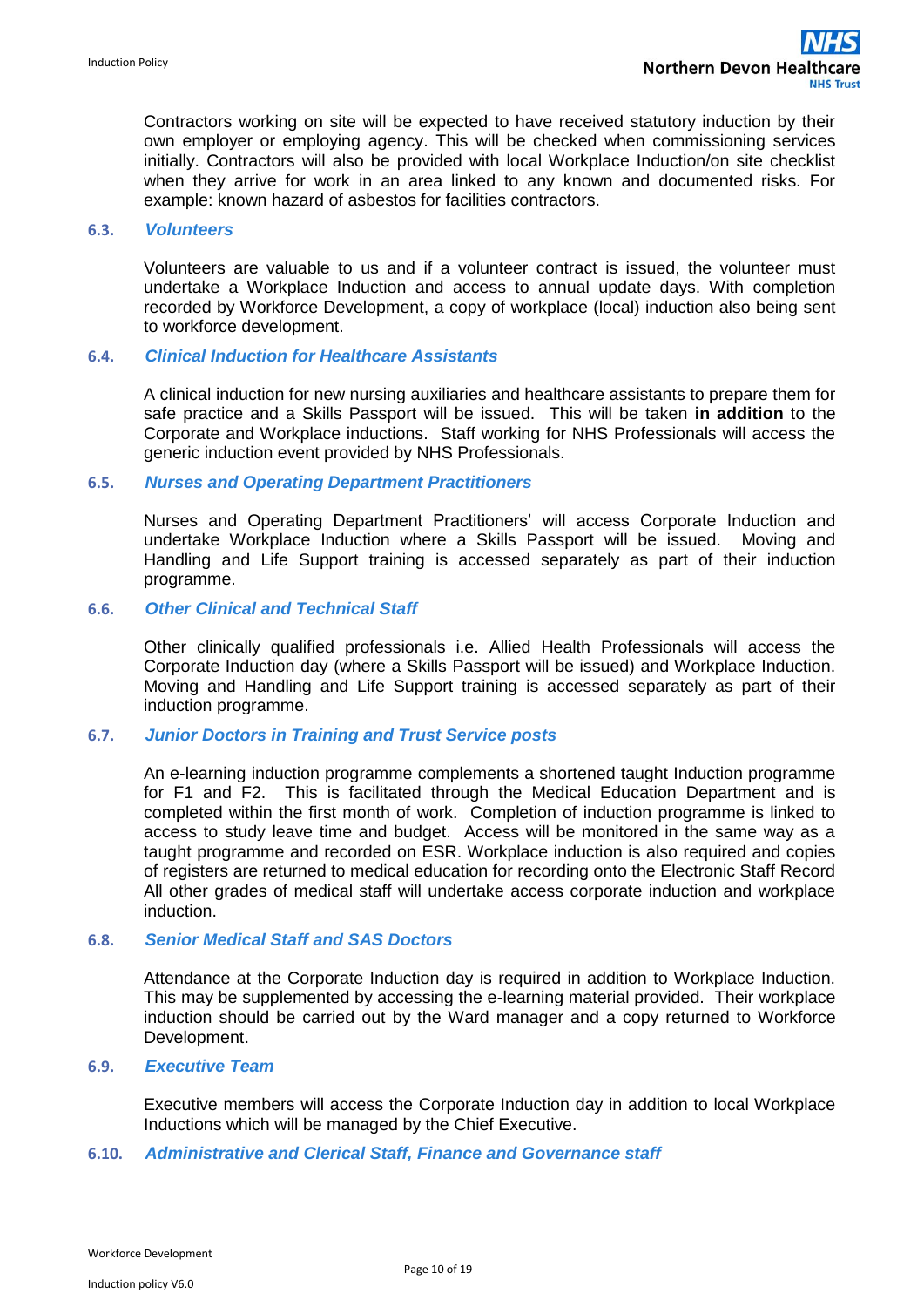Attendance at the Corporate Induction day (where a Skills Passport will be issued) and Workplace Induction.Moving and Handling training is accessed separately as part of their induction programme.

### **6.11.** *Professional and Work Experience students*

Professional students on clinical work placements with us will have received statutory and mandatory training with their Education institute. The Trust is responsible for providing a Workplace Induction for each placement and also specific instruction on equipment and skills new to the student. Work experience students must receive Workplace induction this will be facilitated by the nominated Supervisor and completed forms are returned to the Workforce Development Facilitator.

# <span id="page-10-0"></span>**7. Training requirements**

All staff are required to undertake Corporate Induction (on joining the Trust) and Workplace Induction training (on joining the Trust and moving departments/jobs). This is identified through the Trust's training matrix available via BOB under ['What training do I need?'.](http://ndht.ndevon.swest.nhs.uk/workforcedevelopment/NDHCT%20MASTER.xls) The training matrix will detail:

- Staff groups requiring training
- Frequency of training
- Mode of deliver i.e. e-learning or taught
- Course titles

Booking for all Corporate Induction training will be undertaken through Workforce Development via the Electronic Staff Record. Signed records must be kept of all training undertaken in the Trust. These records will be held centrally and reported Trust wide through ESR records. Individuals are encouraged to keep a copy of this in their portfolio.

On updating the Electronic Staff Record, line managers will be notified of all non attenders, further detail on booking and reporting processes are contained within Risk Management (Statutory and Mandatory) Training Policy.

# <span id="page-10-1"></span>**8. Monitoring Compliance with and the Effectiveness of the Policy**

### **8.1.** *Standards/ Key Performance Indicators*

Key performance indicators comprise:

NHS Litigation Authority Standards

- 1.2.1 Corporate Induction
- 1.2.2 Local Induction for Permanent Staff
- 1.2.3 Local Induction for Temporary staff

Care Quality Commission Essential Standards of Quality and Safety

- o Outcome 14 Supporting Workers
- o Outcome 12 Requirements relating to Workers

The Health and Social Care Act 2008 (Regulated Activities) Regulations 2010

### **8.2.** *Process for Monitoring Compliance and Effectiveness*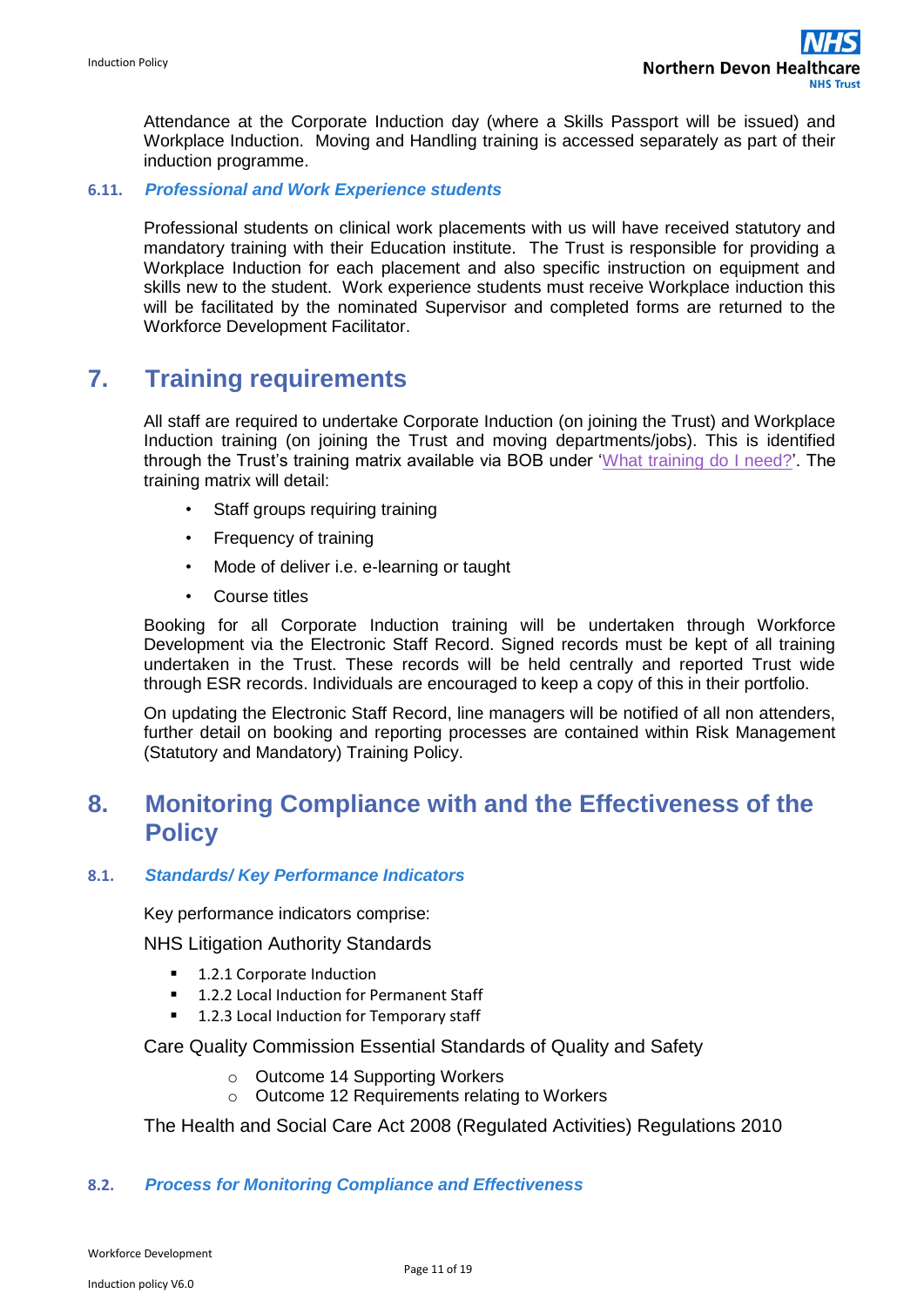Compliance of this policy against all minimum requirements in the NHSLA Risk Management Standards will be monitored on a continuous basis with a continuous rolling audit and assessment of complaints and incidents.

Attendance at Corporate Induction, Moving and Handling training and Work place Induction is monitored monthly by the Workforce Development Team against the new starters list. Emails are sent to employees and managers informing them of DNA's and the requirement to book onto another session. On the third episode of non compliance, an e-mail will be sent to the employee, Line Manager/Senior Manager, requesting them to reply to Workforce Development Facilitator giving reasons for non compliance.

Junior Doctors and Senior Medical Staff and Trust Grades are monitored monthly through the Medical Education Department.

Monthly reports are updated against the Leaver List and the Workforce Development Team update their records to reflect this information.

### **8.3.** *Responsibility*

The Head of Workforce Development will be responsible for monitoring and reporting to the Strategic Workforce Development Committee.

#### **8.4.** *Methodology*

Using audit tool attached (see Appendix B).

#### **8.5.** *Reporting Arrangements*

Monthly reports are run by the Workforce Development Team against the new starters list to ensure compliance with their induction programme.

Non compliance is followed up by writing to the employee and their line manager. Evidence of this data is held in the Workforce Development Department.

#### **8.6.** *Audit results*

The Strategic Workforce Development Committee will review and approve annually an action plan developed by the Trusts lead for induction to improve compliance and ensure improvements in performance occur.

Action plans will be implemented by the Trusts lead for induction who is a nominated individual within the Workforce Development department to ensure learning takes place.

The Workforce Development Managers Group will monitor progress of the action plan on a 6 weekly basis and exceptions will be reported via this group to the Strategic Workforce Development Committee. Identified risks related to the non-compliance with this policy through audit will be registered on the Trust Risk Register system by the Risk Co-ordinator.

# <span id="page-11-0"></span>**9. Equality Impact Assessment**

The Trust aims to design and implement services, policies and measures that meet the diverse needs of our service, population and workforce, ensuring that none are placed at a disadvantage over others. An Equality Impact Assessment Screening has been undertaken and there are no adverse or positive impacts.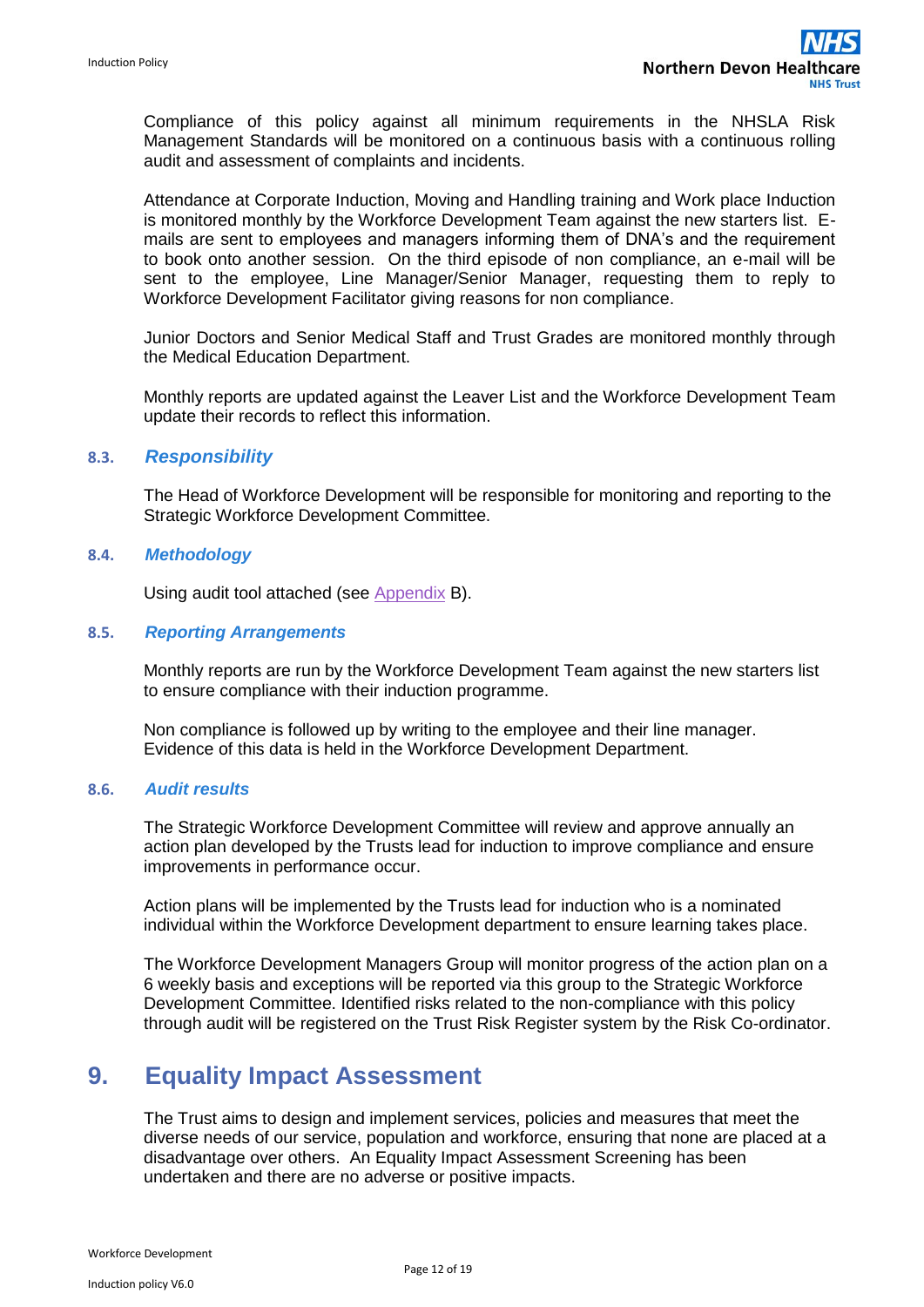## Table 1: Equality impact Assessment

| <b>Group</b>              | <b>Positive</b><br><b>Impact</b> | <b>Negative</b><br><b>Impact</b> | <b>No</b><br><b>Impact</b> | <b>Comment</b> |
|---------------------------|----------------------------------|----------------------------------|----------------------------|----------------|
| Age                       |                                  |                                  |                            |                |
| <b>Disability</b>         |                                  |                                  |                            |                |
| Gender                    |                                  |                                  | x                          |                |
| Gender Reassignment       |                                  |                                  | X                          |                |
| Human Rights (rights      |                                  |                                  | Χ                          |                |
| to privacy, dignity,      |                                  |                                  |                            |                |
| liberty and non-          |                                  |                                  |                            |                |
| degrading treatment),     |                                  |                                  |                            |                |
| marriage and civil        |                                  |                                  |                            |                |
| partnership               |                                  |                                  |                            |                |
| Pregnancy                 |                                  |                                  | X                          |                |
| Maternity and             |                                  |                                  | X                          |                |
| <b>Breastfeeding</b>      |                                  |                                  |                            |                |
| Race (ethnic origin)      |                                  |                                  | Х                          |                |
| Religion (or belief)      |                                  |                                  |                            |                |
| <b>Sexual Orientation</b> |                                  |                                  | Χ                          |                |

# <span id="page-12-0"></span>**10. References**

NHS Litigation Authority Standards

- 1.2.1 Corporate Induction
- 1.2.2 Local Induction for Permanent Staff
- 1.2.3 Local Induction for Temporary staff

Care Quality Commission Essential Standards of Quality and Safety

- Outcome 14 Supporting Workers
- Outcome 12 Requirements relating to Workers

The Health and Social Care Act 2008 (Regulated Activities) Regulations 2010

- NHSLA Risk Management Standards
- NHSLA Risk Management Handbook

Department of Health. (2004). *Introduction to Today's NHS: NHS Corporate Induction Programme*. London: Department of Health. Available at: [www.dh.gov.uk](http://www.dh.gov.uk/en/Publicationsandstatistics/Lettersandcirculars/Dearcolleagueletters/DH_4085659)

Department of Health. (2007). *Mental Health Policy Implementation Guide: A Learning and Development Toolkit for the whole of the mental health workforce across both health and social care.* London: Department of Health. Available at: [www.dh.gov.uk](http://www.dh.gov.uk/)

NHS Employers. (2008). *Staff Induction Packs*. Available on request from: [www.nhsemployers.org](http://www.nhsemployers.org/)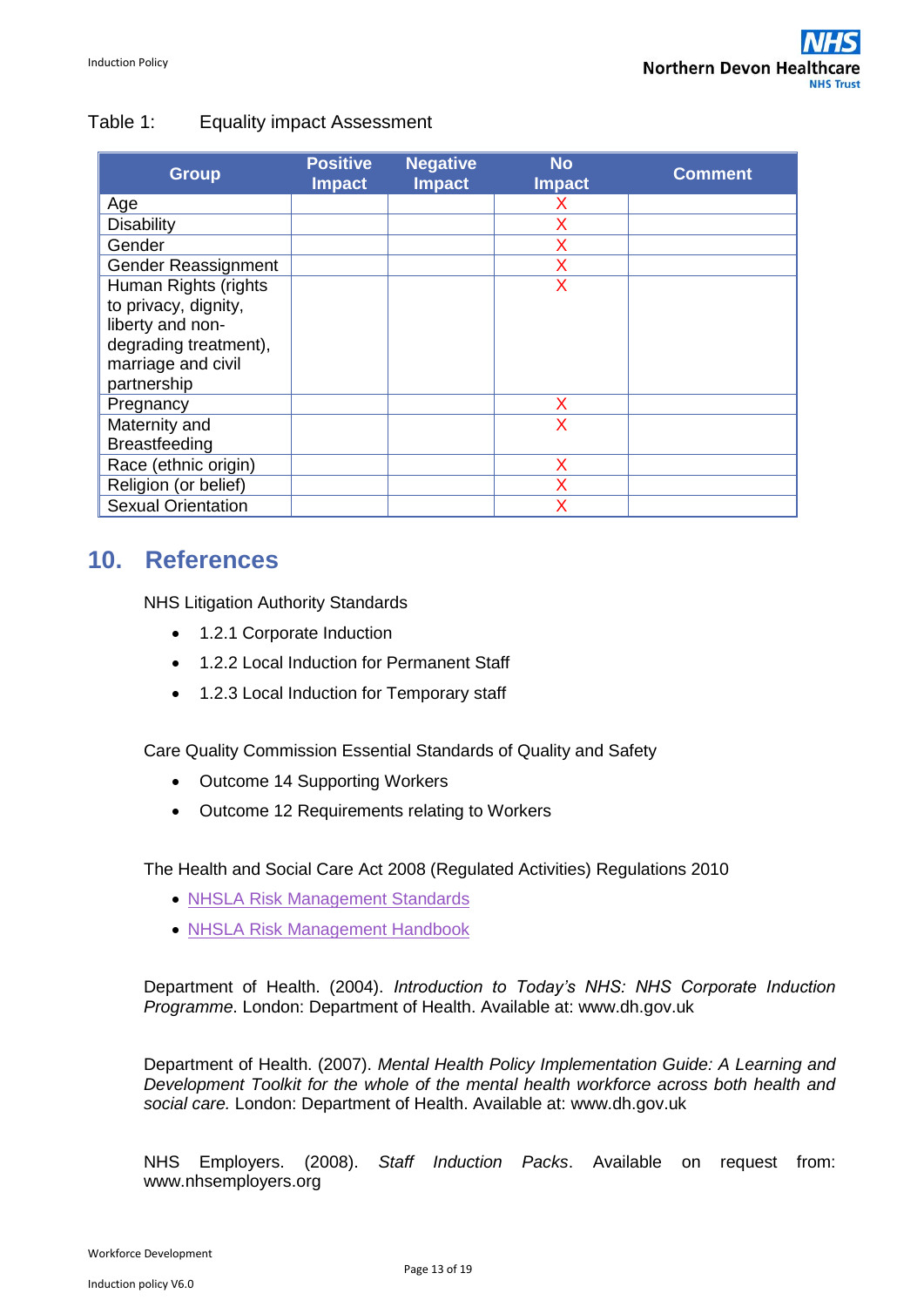NHS Employers and Department of Health. (2004). *Guidelines for NHS Employers: Induction Programmes for Consultants and GPs Recruited From Abroad*. London: Department of Health. Available at: [www.dh.gov.uk](http://www.dh.gov.uk/)

NHS Executive. (1997). *Code of Practice in the Appointment and Employment of HCHS Locum Doctors*. London: Department of Health. Available at: [www.dh.gov.uk](http://www.dh.gov.uk/)

# <span id="page-13-0"></span>**11. Associated Documentation**

As part of your induction you will need to read the following policies and procedures:

- [Breastfeeding policy \(](http://ndht.ndevon.swest.nhs.uk/policies/?p=4727)to be read within the first week of employment)
- [Child Protection Policy](http://ndht.ndevon.swest.nhs.uk/policies/?p=35)
- Disciplinary Policy
- [Fire Safety Policy](http://ndht.ndevon.swest.nhs.uk/policies/?p=782)
- [Incident Reporting Policy](http://ndht.ndevon.swest.nhs.uk/policies/?p=2144)
- [Information Security Policy](http://ndht.ndevon.swest.nhs.uk/policies/?p=3421)
- [Major Incident Plan](http://ndht.ndevon.swest.nhs.uk/policies/?p=4434)
- [Risk Management Policy](http://ndht.ndevon.swest.nhs.uk/policies/?p=346)
- [Safeguarding Adults Policy](http://ndht.ndevon.swest.nhs.uk/policies/?p=2275)
- [Secure Environment Policy](http://ndht.ndevon.swest.nhs.uk/policies/?p=789)
- [Smoke-free Policy](http://ndht.ndevon.swest.nhs.uk/policies/?p=59)
- [Standard Infection Control Precautions Policy](http://ndht.ndevon.swest.nhs.uk/policies/?p=1302)
- [Telephone Policy](http://ndht.ndevon.swest.nhs.uk/policies/?p=758)
- Use of Internet [IT Security Guidance \(IT\\_ISPG 5.3\)](http://ndht.ndevon.swest.nhs.uk/policies/?p=3140)
- Use of email system [IT Security Guidance \(IT\\_ISPG 5.3\)](http://ndht.ndevon.swest.nhs.uk/policies/?p=3136)

You will also be required to read specific policies relating to your area of work/department.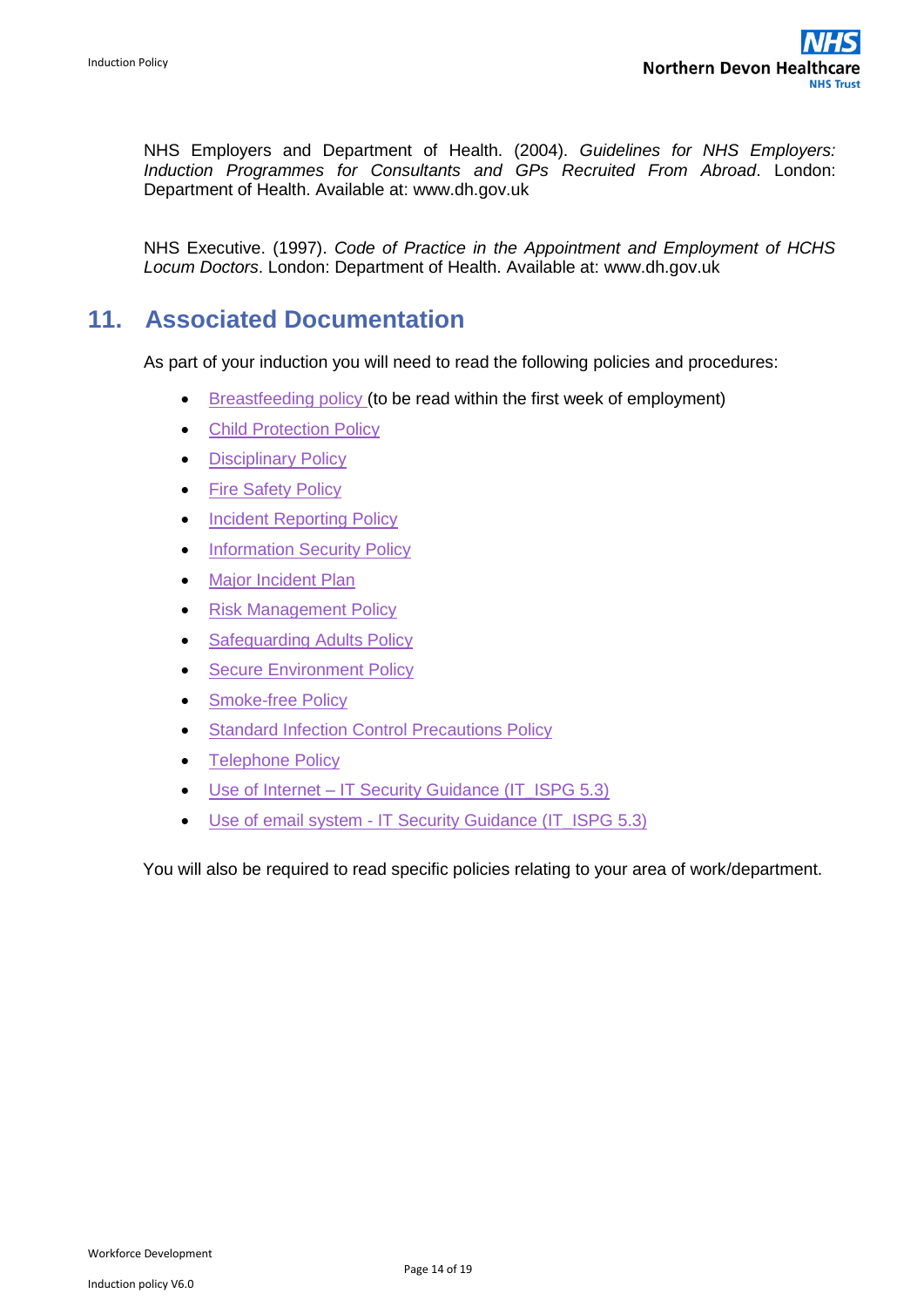

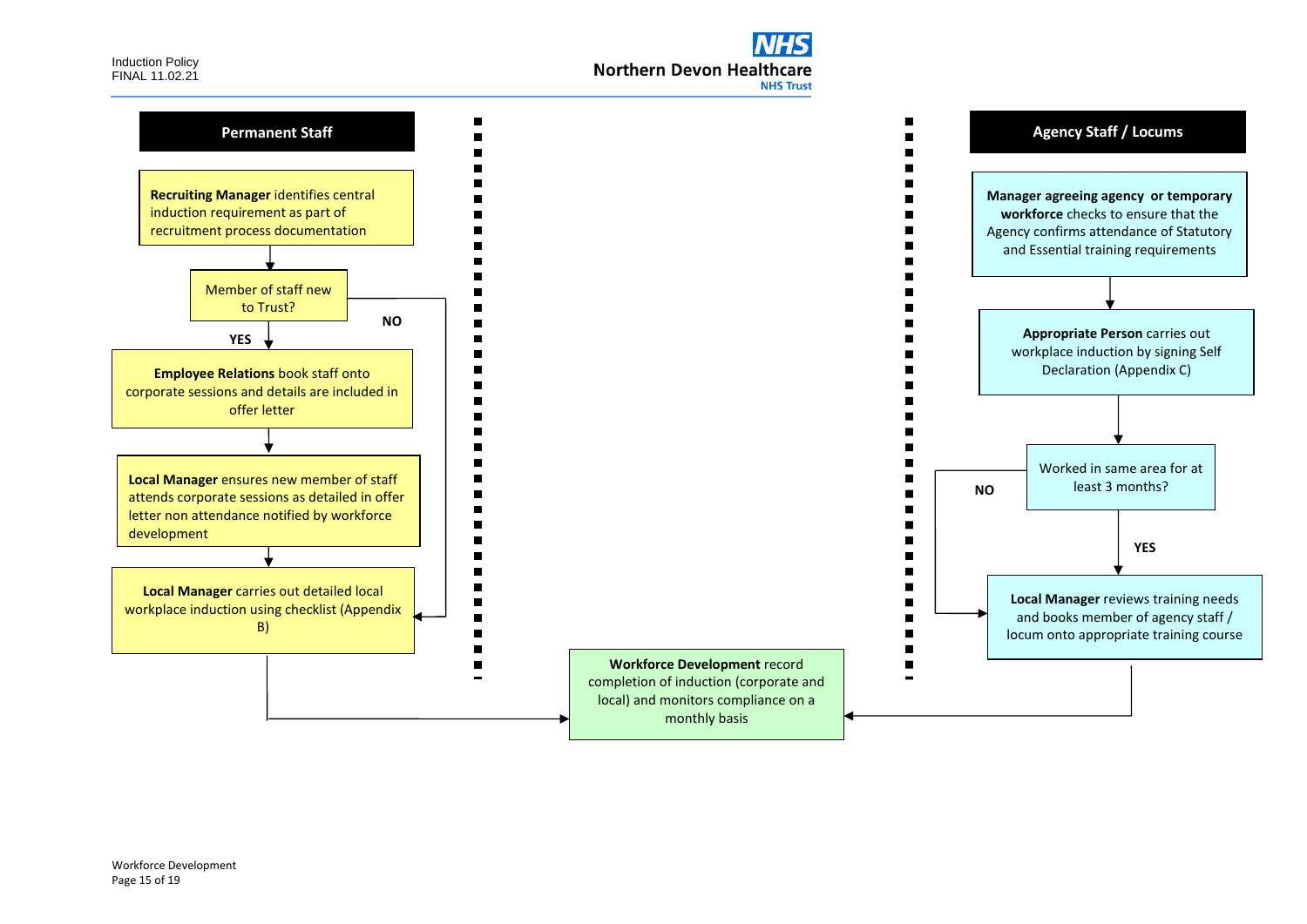

# **Appendix B: Process for compliance monitoring**

<span id="page-15-0"></span>

| <b>Criterion:</b>                                                                                                                                                                         | 2.1 - Corporate Induction                                                                                                                                                                                                                                                                                                                                                                                                                                                                  |  |  |  |  |  |  |
|-------------------------------------------------------------------------------------------------------------------------------------------------------------------------------------------|--------------------------------------------------------------------------------------------------------------------------------------------------------------------------------------------------------------------------------------------------------------------------------------------------------------------------------------------------------------------------------------------------------------------------------------------------------------------------------------------|--|--|--|--|--|--|
|                                                                                                                                                                                           | 2.2 - Local Induction of Permanent Staff<br>2.3 - Local Induction of Temporary Staff                                                                                                                                                                                                                                                                                                                                                                                                       |  |  |  |  |  |  |
| (2.1) The organisation has an<br>approved documented process<br>for ensuring the corporate<br>induction arrangements for all<br>new permanent staff that is<br>implemented and monitored. | As a minimum, the approved documentation must include a description of the:<br>duties<br>a.<br>minimum content of corporate induction programme(s)<br>b.<br>process for ensuring that all new permanent staff are booked onto corporate induction<br>c.<br>process for checking that all new permanent staff complete corporate induction<br>d.<br>process for following up those who fail to attend corporate induction<br>e.<br>process for monitoring compliance with all of the above. |  |  |  |  |  |  |
| (2.2) The organisation has an<br>approved documented process<br>for ensuring the local induction<br>arrangements for all new<br>permanent staff that is<br>implemented and monitored.     | As a minimum, the approved documentation must include a description of the:<br>duties<br>a.<br>minimum content of local induction programme(s)<br>b.<br>process for checking that all new permanent staff complete local induction<br>c.<br>process for following up those who fail to complete local induction<br>d.<br>process for monitoring compliance with all of the above.<br>e.                                                                                                    |  |  |  |  |  |  |
| (2.3) The organisation has an<br>approved documented process<br>for ensuring the local induction<br>arrangements for all temporary<br>staff that is implemented and<br>monitored.         | As a minimum, the approved documentation must include a description of the:<br>duties<br>a.<br>minimum content of local induction programme(s)<br>b.<br>process for checking that all temporary staff complete local induction<br>c.<br>process for following up those who fail to complete local induction<br>d.<br>process for monitoring compliance with all of the above.<br>e.                                                                                                        |  |  |  |  |  |  |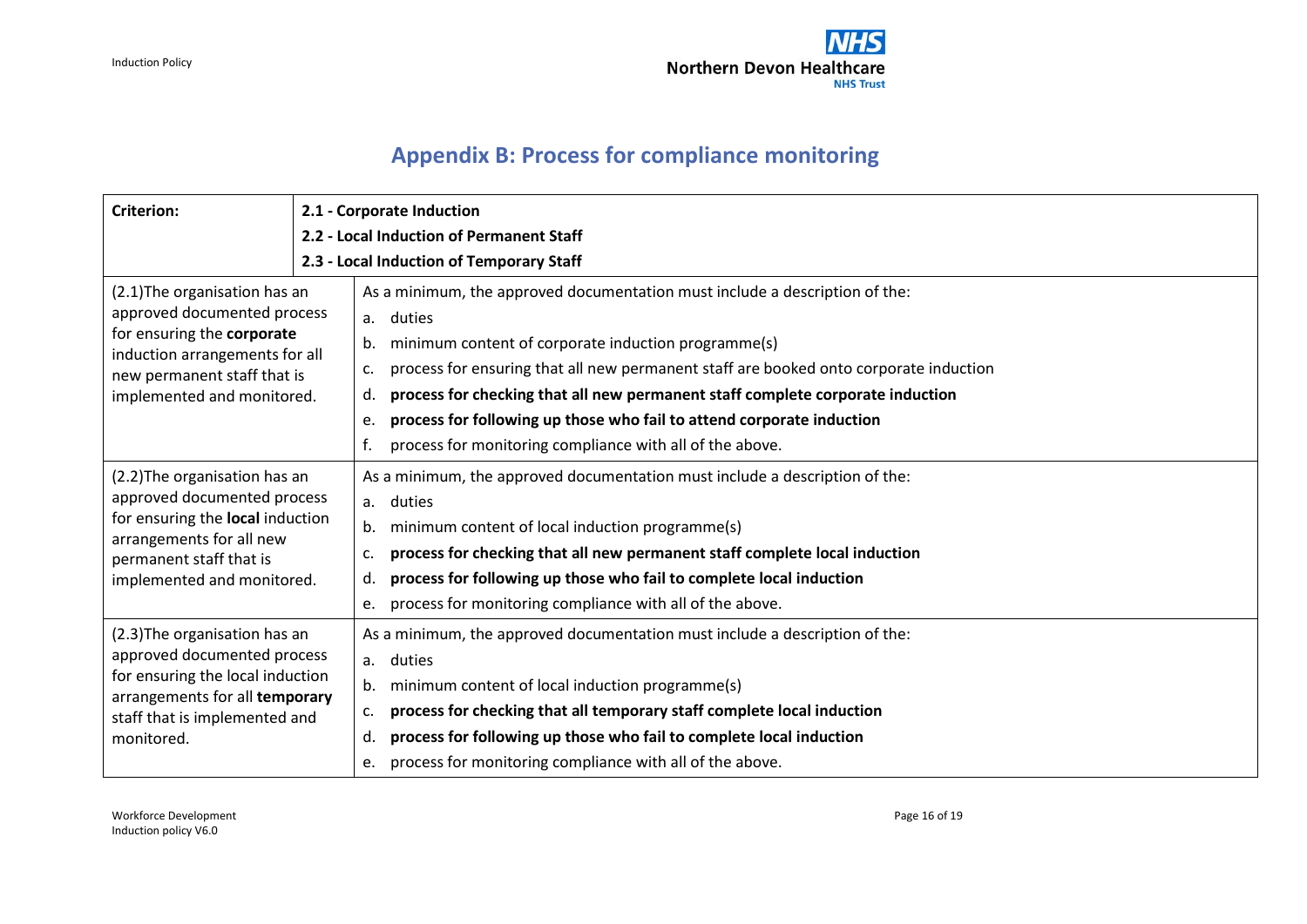Induction Policy



| <b>Minimum</b>                                                                                | <b>Process for</b>       | <b>Responsible</b><br>individual/<br>group/<br>committee | <b>Frequency of</b><br>monitoring | Responsible individual/ group/ committee (plus timescales) for: |                                                    |                                                                                                                                                                                           |  |
|-----------------------------------------------------------------------------------------------|--------------------------|----------------------------------------------------------|-----------------------------------|-----------------------------------------------------------------|----------------------------------------------------|-------------------------------------------------------------------------------------------------------------------------------------------------------------------------------------------|--|
| requirement to be<br>monitored                                                                | monitoring e.g.<br>audit |                                                          |                                   | <b>Review of results</b>                                        | <b>Development of action plan</b>                  | Monitoring of action plan &<br>implementation                                                                                                                                             |  |
| Process for<br>checking that all<br>new permanent<br>staff complete<br>corporate<br>induction | Workforce<br>Development | Workforce<br>Development<br>Facilitator                  | Monthly                           | Monthly                                                         | <b>Head of Workforce</b><br>Development (Annually) | <b>Head of Workforce</b><br>Development (exceptions will<br>be reported via The<br>Workforce Development<br>Managers Group to the<br>Strategic Workforce<br>Development Committee)        |  |
| Process for<br>following up those<br>who fail to attend<br>corporate<br>induction.            | Workforce<br>Development | <b>Employees Line</b><br>manager                         | Monthly                           | Monthly                                                         | <b>Head of Workforce</b><br>Development (Annually) | Head of Workforce<br>Development (exceptions will<br>be reported via The<br>Workforce Development<br>Managers Group to the<br>Strategic Workforce<br>Development Committee)               |  |
| Process for<br>checking that all<br>new permanent<br>staff complete<br>local induction        | Workforce<br>Development | Workforce<br>Development<br>Facilitator                  | Monthly                           | Monthly                                                         | <b>Head of Workforce</b><br>Development (Annually) | <b>Head of Workforce</b><br>Development (exceptions will<br>be reported via The<br><b>Workforce Development</b><br>Managers Group to the<br>Strategic Workforce<br>Development Committee) |  |
| Process for<br>following up those<br>who fail to<br>complete local<br>induction               | Workforce<br>Development | Employees line<br>manager                                | Monthly                           | Monthly                                                         | <b>Head of Workforce</b><br>Development (Annually) | Head of Workforce<br>Development (exceptions will<br>be reported via The<br><b>Workforce Development</b><br>Managers Group to the<br><b>Strategic Workforce</b><br>Development Committee) |  |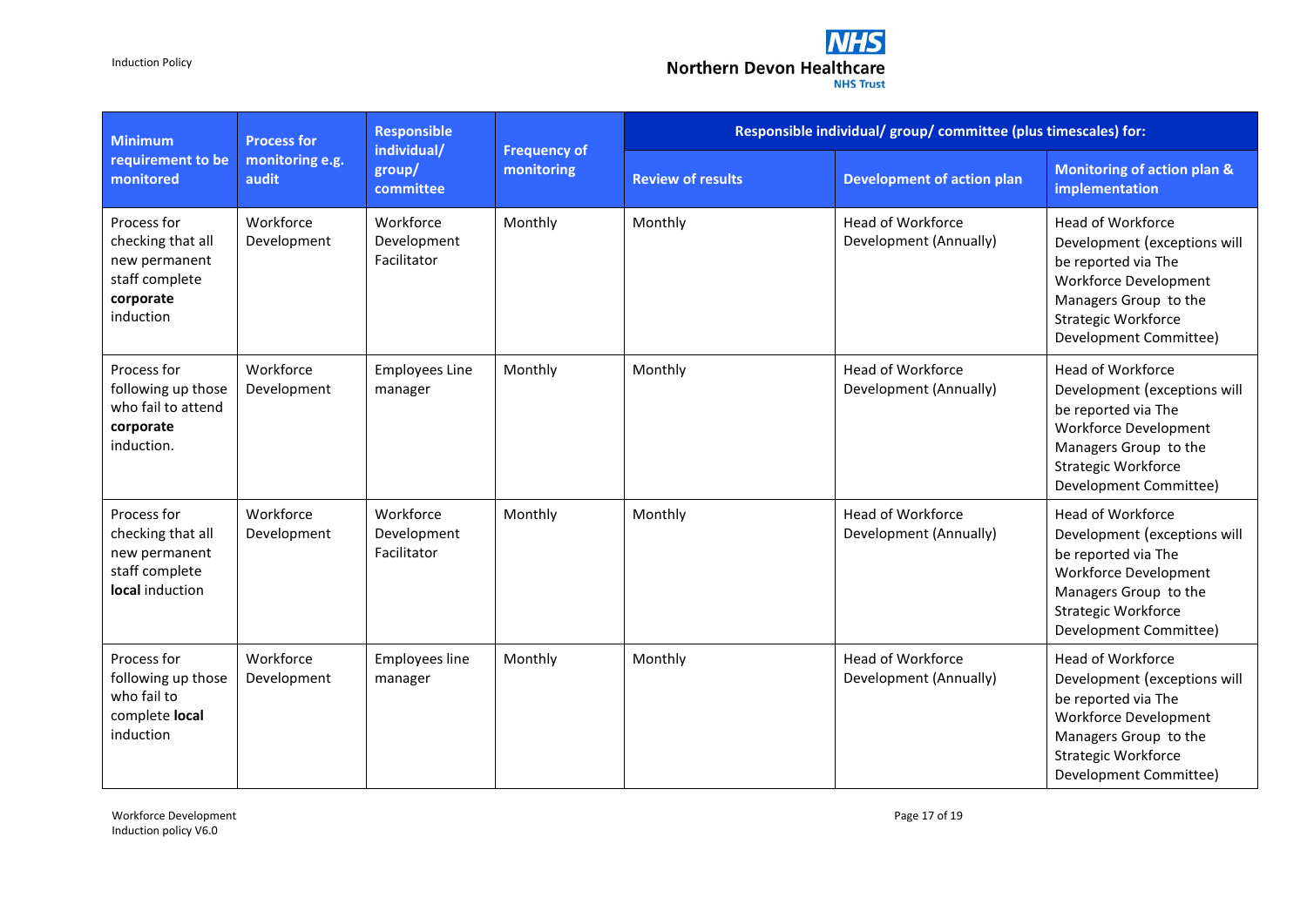Induction Policy



| <b>Minimum</b><br>requirement to be<br>monitored                                   | <b>Process for</b><br>monitoring e.g.<br>audit | <b>Responsible</b><br>individual/<br>group/<br>committee           | <b>Frequency of</b><br>monitoring | Responsible individual/ group/ committee (plus timescales) for: |                                             |                                                                                                                                                                                    |  |
|------------------------------------------------------------------------------------|------------------------------------------------|--------------------------------------------------------------------|-----------------------------------|-----------------------------------------------------------------|---------------------------------------------|------------------------------------------------------------------------------------------------------------------------------------------------------------------------------------|--|
|                                                                                    |                                                |                                                                    |                                   | <b>Review of results</b>                                        | <b>Development of action plan</b>           | Monitoring of action plan &<br>implementation                                                                                                                                      |  |
| Process for<br>checking that all<br>temporary staff<br>complete local<br>induction | Workforce<br>Development                       | Workforce<br>Development<br>Facilitator                            | Monthly                           | Monthly                                                         | Head of Workforce<br>Development (Annually) | Head of Workforce<br>Development (exceptions will<br>be reported via The<br>Workforce Development<br>Managers Group to the<br><b>Strategic Workforce</b><br>Development Committee) |  |
| Process for<br>following up those<br>who fail to<br>complete local<br>induction    | Workforce<br>Development                       | Manager who is<br>responsible for<br>appointing<br>temporary staff | Monthly                           | Monthly                                                         | Head of Workforce<br>Development (Annually) | Head of Workforce<br>Development (exceptions will<br>be reported via The<br>Workforce Development<br>Managers Group to the<br>Strategic Workforce<br>Development Committee)        |  |